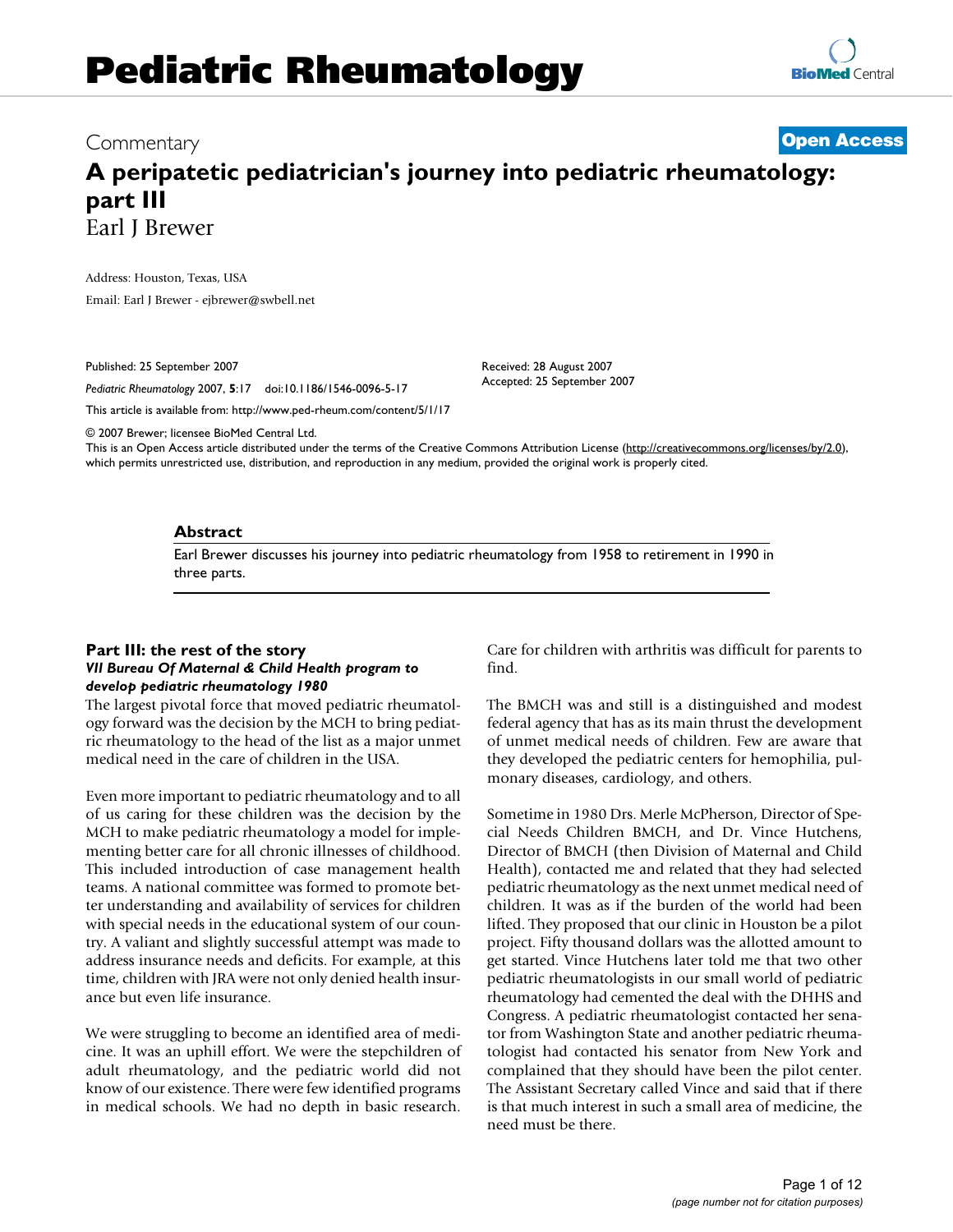The first contract from 1981 to 1983 was directed through the Texas Department of Health from the BMCH in Washington. The premise was that if the contract were made with the state, then we would be more attentive to the wishes of the TDH. The premise was absolutely true. Dr. Punan Myer was the Chief of the Bureau of Crippled Children's Services. The idea of funneling our grant through the state was sound and promoted better success later.

The BMCH introduced the idea of team care and funding it. The team included a nurse educator, a physical therapist, an occupational therapist, and a social worker. Another concept was to establish outreach clinics in different parts of Texas. The first three outreach clinics were Port Arthur, Corpus Christi, and McAllen. Our team journeyed by car or plane for one day every other month. A local pediatrician was our liaison along with a base clinic. In Port Arthur, it was the Department of Health clinic in a poor section of town. In Corpus Christi, the clinic was held at the Driscoll Children's Hospital, and in McAllen, the clinic was initially held at the Lion's Club Clinic and later at a hospital.

The concept was that a local physician would follow the patients between visits by the team. Our health professionals also interacted with their counterparts. We thus not only gave expert care to patients and families but also gave professional education to health professionals in the town. The reception was great. Most of these and other clinics that we started in the early 1980s are still functioning today. We later extended the clinics to Providence Hospital in El Paso, Brackenridge Hospital in Austin, and Santa Rosa in San Antonio.

The BMCH staff received glowing reports about the concept and its reception. They had done this several times before for other chronic pediatric illnesses. This was almost old hat to them. It was an exhilarating experience for us. Each town was a challenge and required different skills to persuade the local medical community to participate. The Driscoll Hospital and Providence Hospital in El Paso were sufficiently persuaded that they each began centers for other chronic illnesses with specialists from out-of-town. I made many trips to both places before we had the clinics in place.

An interesting experience took place in Amarillo. Amarillo is in the panhandle of Texas. People from elsewhere don't focus that Texas is about 800 miles from north to south and about 800 miles east to west. It is therefore almost 800 miles from Houston to El Paso and from Houston to Amarillo. By air the trip to El Paso nonstop is two hours. From Houston to Mexico City the air flight time is only one hour and a half. The trip to Amarillo is a really long trip because it required at least one change of planes. They

had two competing institutions as most small towns and cities did in Texas. I finally persuaded the two factions to sit with me, and we worked out a way for our team to come to Amarillo for our outreach program. The Chair of the Board of one institution said, " Doc, We folks up here are only a couple of generations away from cowboys and Indians fighting it out. We are very suspicious of the Fed offering us money to get started. My daddy was Chair and took what they called Hill Burton money to build the hospital and twenty years later they wanted the money back. We like your idea of the outreach clinic, but is it OK if we pay for it ourselves?" I told him it was OK and went back to Houston.

The McAllen outreach effort is an excellent example to tell in detail. We made first contact sometime in 1983. Dr. Joe McDonald was the local pediatrician who was interested in developing a pediatric rheumatology outreach clinic. He had a wonderful smile that filled the room. Children gravitated to him. His height was not great, and he had gentle hands as he examined children. They and everyone else felt at ease and trusted him. He was the ideal pediatrician. He and I bonded immediately and began our quest to persuade McAllen to accept our outreach concept. We persuaded the Lion's Club to house our bi-monthly visits with our team. We came by airplane and spent the night before the clinic. Joe's nurse was our local liaison. We later moved to the McAllen medical center for our clinics. When the grants were over, the effort here did not continue.

I learned a lesson about identical twins. Joe's identical twin brother was also a pediatrician in practice with him. Joe's wife told me that sometimes in the evenings the phone would ring, and Joe would say, "That's my brother and tell him, no." She would answer and sure enough, it was his brother. She would say, " Joe says, NO." His brother would say, "OK," and hang up. The ESP between them was real and a little scary.

The Providence Memorial Hospital in El Paso was a completely different situation to solve. The medical school was an embryonic branch of the University of Texas Medical School at Lubbock and was housed in the charity hospital. Providence was the largest and best hospital in the area at that time. The approach was to persuade the board of Providence to establish an outpatient facility for the area for chronic diseases in children. The administrator, Mr. Poteet, was a young, on-the-way-up guy who late became administrator of the larger Methodist Hospital of Lubbock, was the leading advocate of Providence Hospital's exercise of leadership in the community. Dr. Jorge Magana and Mandy Chew were also leaders in the effort. The clinic opened after about one year of planning and was a huge success. The clinic is still alive and successful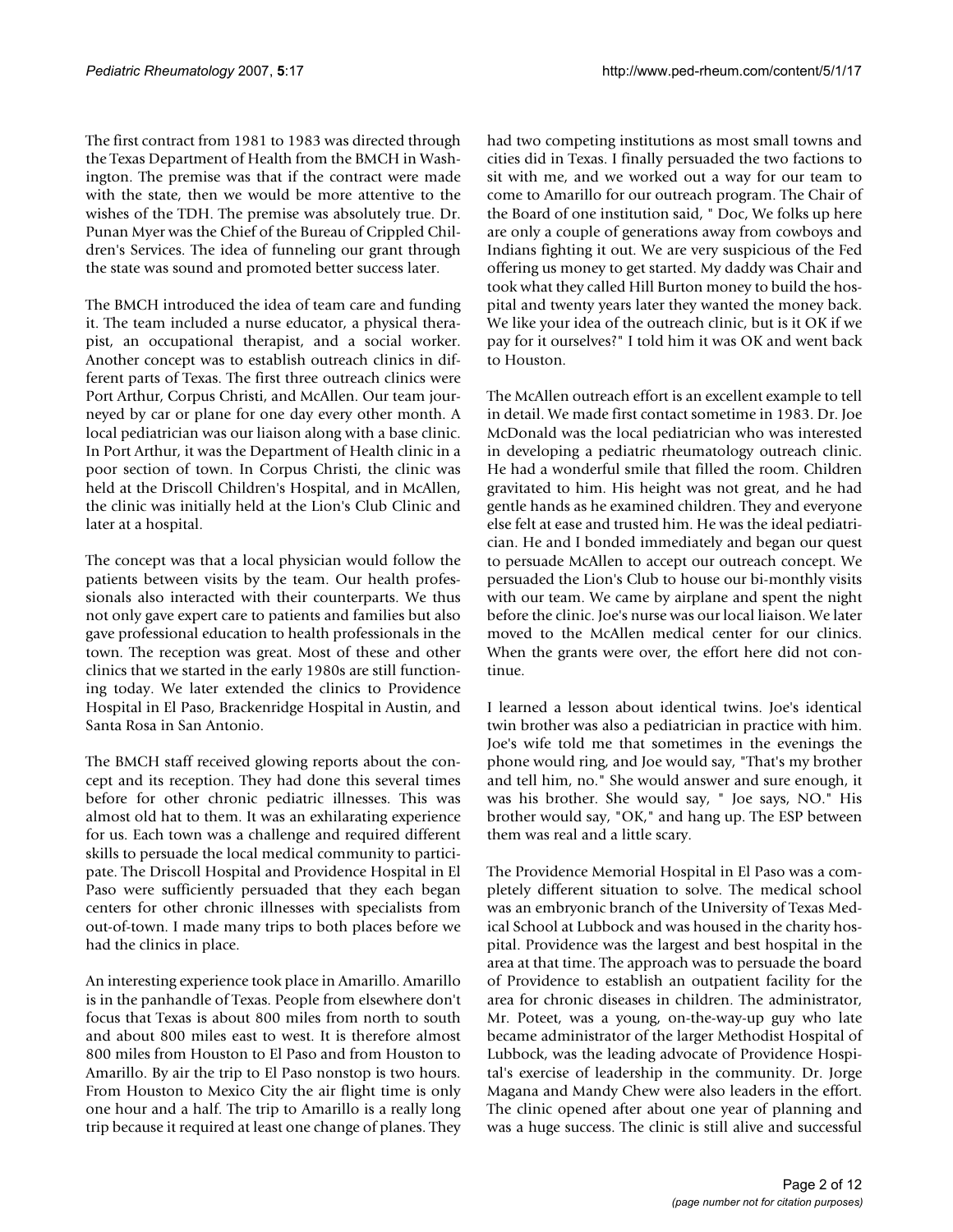in El Paso. Andrew Wilking, one of my fellows, has continued to fly to El Paso for the pediatric rheumatology clinic.

The Driscoll Hospital in Corpus Christi was successful due to Dr. Patrick Brosnan, a pediatric endocrinologist. This was the only outreach clinic established in a standing children's hospital. Organizational structure was different in each place. We had to adapt to the vagaries of the Driscoll Hospital. Our program of establishing liaisons with the local staff was successful only because of the dedicated efforts of Pat and his nursing staff.

The initial fifty thousand dollar pilot grant from the MCH in the early 1980s expanded during the remainder of the decade to several grants called appropriately, SPRANS grants or Special Projects of Regional and National Significance. The total approached a million dollars.

The central issue always was, is there life after the grant? Some institutions were able to make the transition and others were not. The program at TCH did survive after my retirement. The team program at the other institutions did not survive as I visualized they should, but then few projects do. The fact that team care survived at all made the effort worthwhile.

### *New Horizons in pediatric rheumatology – 1984*

The three pilot center programs funded in 1981–2 were expanded to 6 centers by 1986. These centers were not the heart of the MCH program. A major conference in January 1984, "New Horizons for Pediatric Rheumatology" was sponsored by the BMCH in Houston. This conference provided a major forward thrust for our goals.

The meeting was held in Houston at the Houstonian. The participants were a who's-who of pediatric rheumatology in its infancy. The meeting was funded by BMCH. Merle McPherson and Vince Hutchins, our fairy godparents from the BMCH, were there, and we outlined our plans for expanding pediatric rheumatology. At this juncture we had several fellows in Houston. There was considerable skepticism about our efforts.

The program was a full-court-press effort. The Associate Commissioner for Health for Texas – Dr. Cliff Price, the Chief of Crippled Children's Services for Texas – Dr. Punan Myer, Dr. Fred McDuffie, Medical Director of the AF, and Dr. John Klippel from the NIH were participants. The program was comprehensive and laid out a plan for the development of pediatric rheumatology including team care and outreach clinics.

There were serious disagreements among our small, collegial group. Jerry Jacobs from New York City was troubled that I would travel to a small town like McAllen or Corpus Christi to give services instead of requiring the patients and families to travel to Houston. He considered the projects an inefficient use of professional time. I pointed out that many of these patients would never be seen because they did not have the money to travel to Houston. He felt that the money would be more efficiently spent to pay travel expenses for the families to come to Houston rather than the reverse.

Jack Miller from Stanford was a very conservative physician and also a caring and compassionate person. He was also one of our naysayers and was just as troubled as Jerry. He said, "Earl, we should not propose fellowship program expansion when you can't find jobs for your own fellows like Karyl Barron." (Karyl is now Deputy Director of the NIH Allergy and Infectious Diseases Institute in charge of intramural research.)

The meeting was a huge success, and the BMCH added several more centers creating enormous interest in pediatric rheumatology. Our center became a beacon for progress.

# *Family-centered, community-based, coordinated care for children with special needs [1]*

The FCCCC project was a natural outgrowth of the BMCH relationship. In conjunction with development of pediatric rheumatology, Merle McPherson and Vince Hutchins were busy developing family-centered care with Bev Johnson, Dr. Phyllis McGrab of Georgetown Medical School, and Dr. C. Everett Koop, the Surgeon General of the US Public Health Service [Chick Koop].

My journey into FCCCC was in some ways fortuitous and in other ways destiny. Merle McPherson, Vince Hutchins, and Chick Koop expanded my horizon of proper care for children not only with arthritis but all chronic illnesses of childhood.

When the bonanza of financial help from the BMCH occurred in 1980–1, I felt elation that we would have funding to implement what we called our home treatment program of physical therapy and physician care. Merle and group had previously breathed life into such chronic disease areas as cardiology, cystic fibrosis, hemophilia, and other several others. Along the way they discovered that another unmet need was teaching physicians and other health professionals the lesson of family-centered care. Most doctors had a narrow view of their responsibilities and mission. Most pediatric care was crisis-intervention oriented. We were tuned to acute problems to be solved just as acutely with quick solutions. Physicians were like one of my colleagues who told that he had a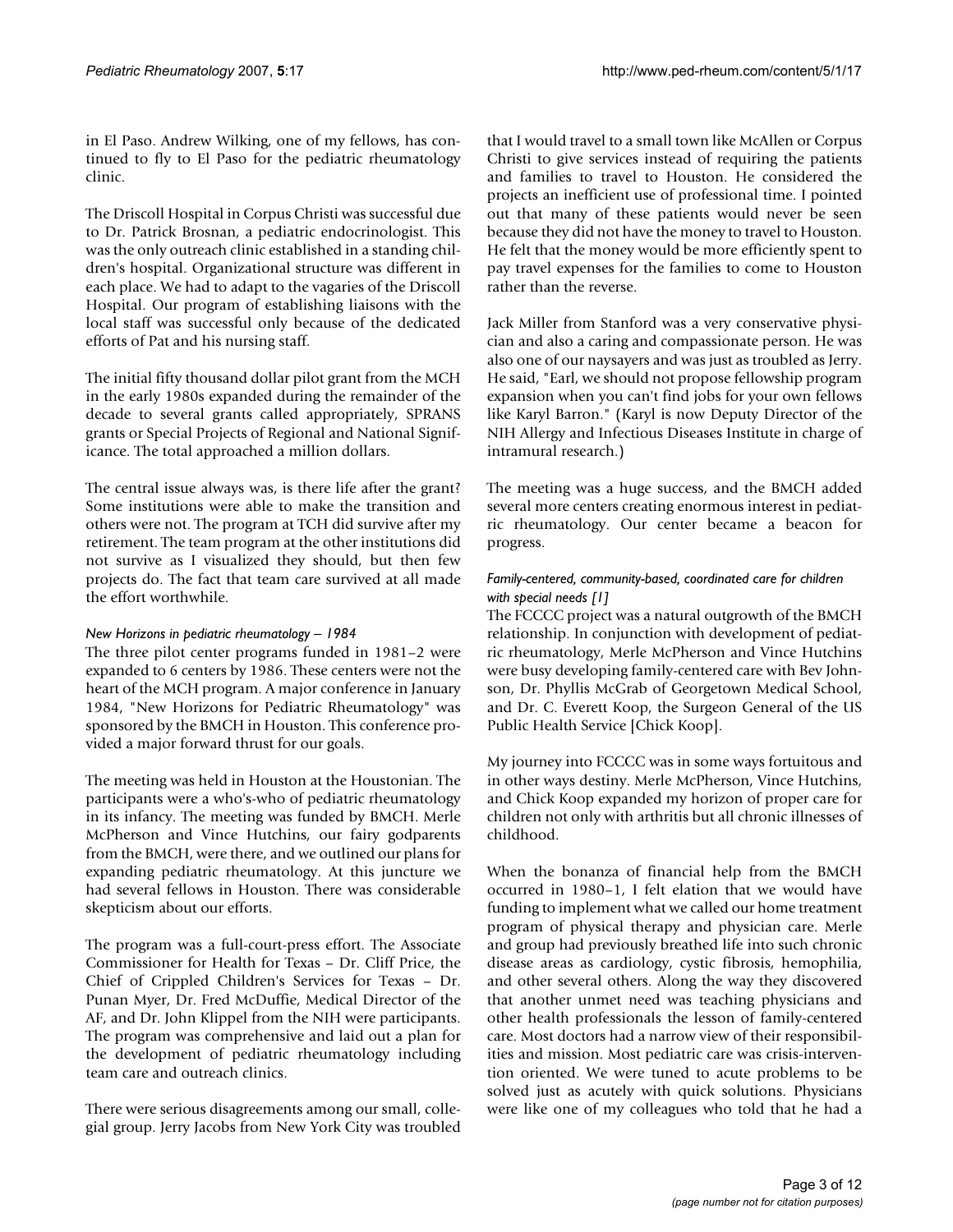partnership with all of his patients and families. He told them what to do, and they did it. He was serious.

I came to appreciate the basic tenet that families are the pivotal and central role in the care of children with chronic illness. When this concept is accepted, it naturally follows that families make the decision about care with support and advice from doctors and other providers. I learned that there were four basic tenets of communitybased care: 1. Children with special health care needs need to live at home and to share in the every day life of the family. 2. Special school services are often needed with alternatives to classroom teaching with combinations of full-classroom teaching and combined part-time classroom and homebound teaching. Adaptive physical education, individual educational plans, and other facets must be considered and implemented. 3. Family-to-family networking as a community service to provide emotional support, teach families how the system works, and to guide families to accurate information is integral to FCCCC. 4. The last element is team care for the patient and family. 5, An overarching part is coordination of all of these services.

All of these concepts were implemented by various components of the several grants from the BMCH. The team of pediatric rheumatologist, nurse educator, social worker, occupational therapist, and physical therapist provided coordination and implementation of services. Toward the end of the grant cycle in the late 1980s, I persuaded Merle to allow us to hire Jeff Benjamin, a special educational teacher with the Houston Independent School District to be a member of the team and replace the social worker. This was one of the best moves we made. The teachers at the schools immediately accepted Jeff, as a special education teacher. He spoke their language and was able to implement special help for our kids. We had met a stonewall before Jeff's efforts. Later, after I retired, Jeff was made a school liaison for the entire Texas Children's Hospital clinic services.

Chick Koop, Vince Hutchins, and Merle McPherson called in early 1986 and asked if I would resign all of my activities at TCH, Baylor College of Medicine, and Kelsey-Seybold Clinic and work full-time on what became FCCCC. Ria and I had a ten-year plan every decade from 1970 onward. In 1980 our ten-year plan was to plan our goals around my retirement in 1990 to try my hand at writing nonfiction and fiction. The plan presented by Koop and colleagues was a whole new ball game in our eyes. We talked at great length and decided that both of us were excited about the idea of implementation of FCCCC. We decided to join the team. A decided advantage was that pediatric rheumatology would be used often to promote the concept.

Joining the team was an exciting experience for me. The professionals on board were the leaders of what became known as FCCCC. Phyllis Magrab was director of the Child Development Center at Georgetown University; John McQueen was past president of the AAP; Julie Beckett was mother of a child with severe respiratory disease and responsible for the Katy Beckett amendment where the government paid for home care of these children; Antoinette Eaton from Columbus, Ohio, was president of the AAP. The list was long and representative of the need of chronically ill children.

We started with a conference on October 16, 1986. From that meeting came the material for the Surgeon General's Report issued at our conference June 1987 by C. Everett Koop, MD. The meeting was a landmark meeting. Phyliis McGrab and I were co-chairs. We held it in Houston. It was a major event. Chick Koop put forth a seven-point plan aimed at coordinated care already discussed. Koop hoped that the forty-page report would motivate legislators and health professionals to adopt recommendations of the Campaign 87 Conference.

The report outlined a seven-point plan:

- Pledge a national commitment to FCCCC.
- Encourage community-based service systems.
- Assist in ensuring adequate preparation of providers of care.
- Develop coalitions to improve delivery of services.
- Establish guidelines to control costs of services.
- Encourage adequate financing.
- Promote research and education by using discretionary funds.

Dr. Koop outlined detailed goals under each point. The meeting was attended by a who's-who of pediatrics, as well as leaders from Washington and the State of Texas. The Commissioner of Health, Dr. Cliff Price, was a speaker. The AAP leadership was present and so many more. Senator Lloyd Bentsen, then chair of the Finance Committee of the Senate, was present and interested because his grandson had Down Syndrome. The program emphasized what we were doing in Texas. There was emphasis on the state level because we needed to promote FCCCC at each state level, and Texas was a good model to strive for success. The meeting and Report were good send-offs for our cause, but Chick Koop, Vince Hutchins, Merle McPherson, Dr. William Montgomery from the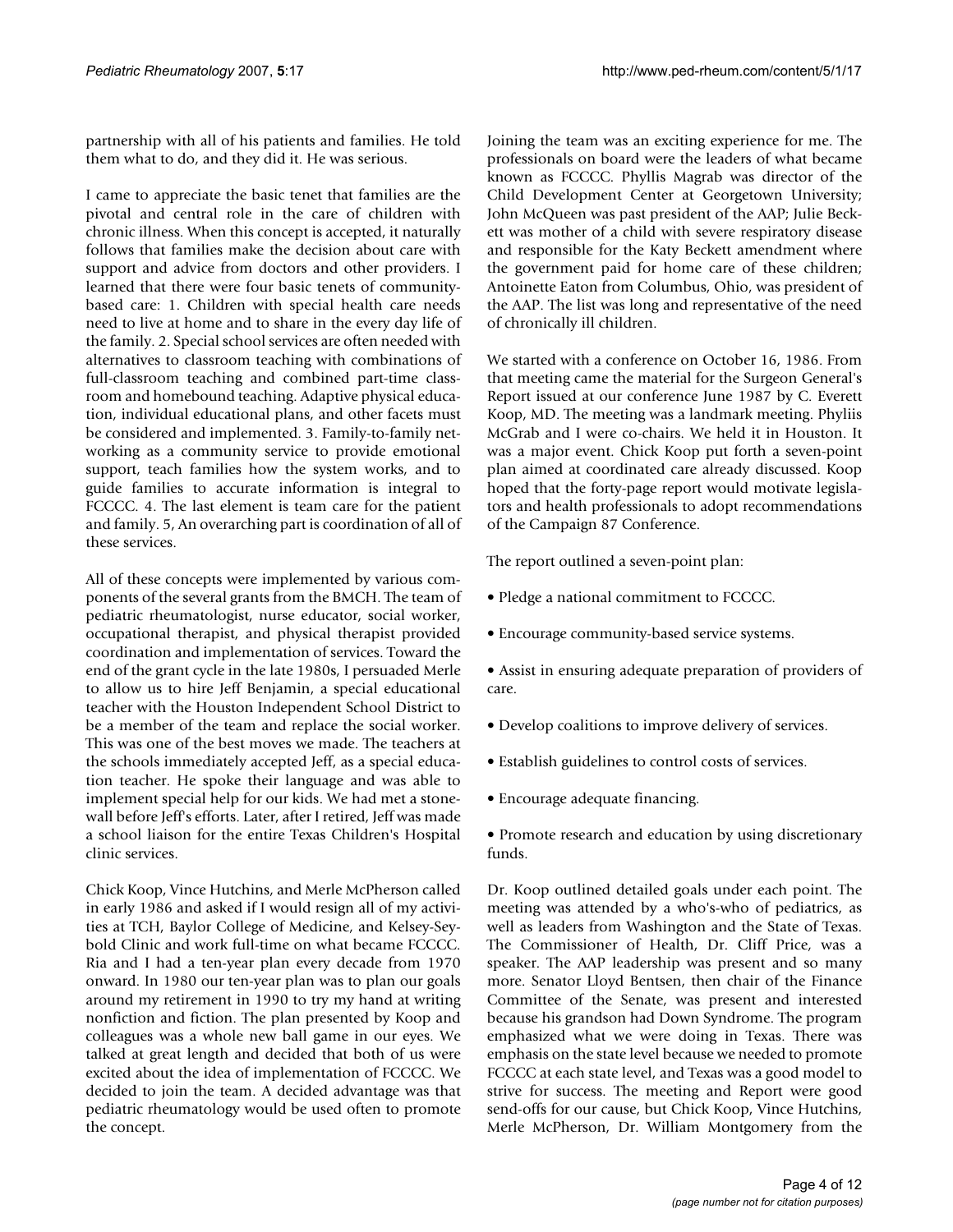AAP, and possibly Dr. Richard Narkewicz, president of the AAP, met for a post-meeting. I was excited and euphoric about the new effort to be done. The AAP people were not as enthusiastic. The damper was a fear of the traditional physician losing control. There was also the cloud shading every aspect: How to persuade third parties to pay for FCCCC.

My assignment for this effort involved several thrusts:

- Promote and expand FCCCC including team care at more places in Texas and nationally.
- Persuade Blue Cross-Blue Shield of Texas to pay for FCCCC. Dr. Rogers Coleman, Medical Director of BS-BC was a friend and sympathetic to our goals.
- Develop a Family-To-Family Network in Houston and Texas
- Examine different ways to coordinate services effectively.

#### *Promote and expand FCCCC including team care at more places in Texas and nationally*

Pediatric rheumatology was the point chronic illness in these efforts.

The resultant publicity from the Surgeon-General's Report generated a lot of interest in our area as well as nationally. Dr. Howard Britton at Santa Rosa in San Antonio, Dr. George Edwards at the Brackenridge Hospital in Austin, Dr. Nina Harris in Bryan-College Station, Dr. John Pickett in Amarillo, and others expressed an interest in outreach, coordinated care programs. There was no federal funding for these programs, but George Edwards implemented team care at his hospital successfully.

State Senator Chet Brooks, then Dean of the Texas Senate, and Dr. Cliff Price, Associate Health Commissioner, engineered a statewide case manager program for chronically ill children. The numbers were always too few, and many times case management evolved into ways to deny service. We did a full-court press to persuade Senator Brooks and the Texas Senate to support case management. Kathy Angel, mother of Elizabeth Angel (a systemic JRA patient), our team, and myself journeyed to Austin on a hot day and went to the chambers of the Senate. Chet Brooks invited us to sit immediately in front of the committee. The lobbyists were restricted to the audience seats. This was important because even my own Texas Children's Hospital sent a faculty member to lobby against the case management legislation. One of the children told her story to Lieutenant-Governor Bill Hobby, the most powerful politician in our state. A Cyprus-Fairbanks school teacher refused to allow special help for her even though

she could not hold the pencil in her hand because of her arthritis. The principal backed up the teacher. Governor Hobby took the child's hands, looked her in the eye, and asked, "Did your teacher really refuse to let you use something else?"

The little girl nodded. He asked, " What is her name?"

She told him and he said, "I'll call the principal and teacher this afternoon. Don't worry about help from now on."

The day was saved for the children. In addition, Senator Brooks added into the legislation a grant of \$100,000 for us to start a Family-To-Family Network in Houston as a model to help special needs kids. This was the seed money which helped start F2F, now a highly successful parent's group.

## *Persuade Blue Cross-Blue Shield of Texas to pay for FCCCC*

A key issue to address was payment for coordinated care. My thesis was that any medical or business activity that required more than five or six different people or entities to do a given job requires someone to coordinate the efforts for effective performance. This concept is economics 101 in the business world. The obvious need for a coordinator of services was not abundantly clear to insurance carriers such as Blue Cross, Blue Shield. BSBC was the original health insurance in the nation and started in Dallas in the 1930s. Rogers Coleman, a friend of mine and also a graduate of Baylor College of Medicine, was medical director of BSBC. We met in his Dallas headquarters. Rogers understood our goals and was sympathetic. He obtained permission to start a pilot project to show management that case management and coordination of services would be financially sound. We picked El Paso and the Providence Memorial Hospital. We already had approval for the specialty clinic there with Dr. Jorge Magana and Mandy Chew in place. The progressive administrator was Mr. Poteet. A team was hired. Rogers spoke at the Surgeon General's Conference. We were hopeful. When push-came-to-shove, however, the head of BCBS said, "Give me a double-blind study that shows that coordination of services is cost effective."

The reasoning, of course, was a circular equation with no solution. Insurance carriers never did buy into the program financially.

# *Develop a Family-To-Family Network in Houston and Texas*

The Family-To-Family Network(F2F) began the night that I met Tina Bentsen Smith at the SG Conference and Report in June, 1987. Part of my thrust was to develop better visibility for our fledgling FCCCC. Senator Lloyd Bentsen graciously agreed to place his name with an award for a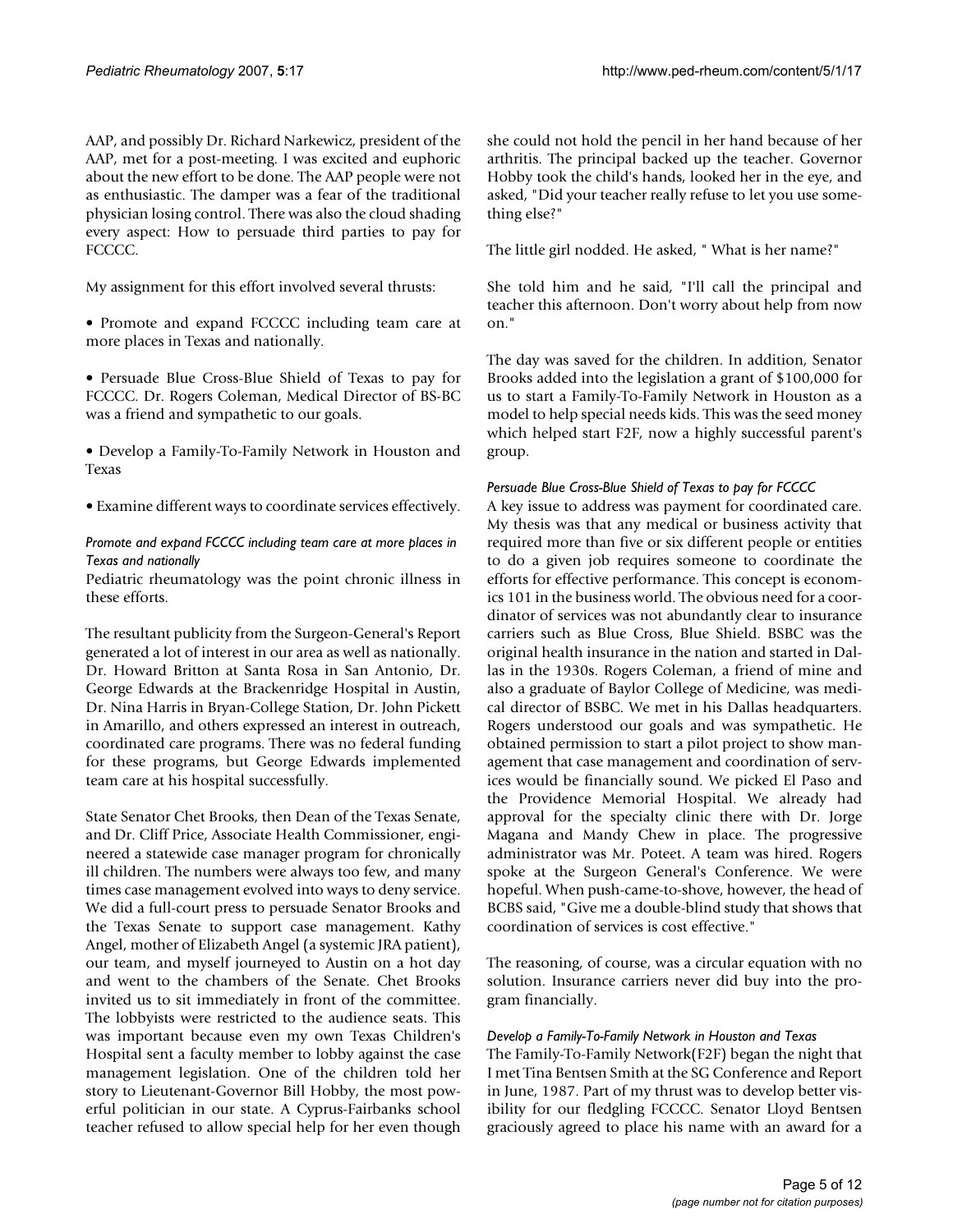parent or professional making a contribution to FCCCC. The meeting was truly a national meeting, but my colleagues in Washington were concerned that I had stacked the deck with Texas participants. This was partially true. The auditorium was packed the night of the award ceremony, held at the Galleria Westin Hotel in Houston. I introduced Senator Bentsen, making one of my usual gaffes. He was an honored B-26 pilot in the Italian Theater in WWII. Instead of stating his Flying Cross Medal with four Bronze Stars, I said, "And Senator Bentsen was awarded the Flying Crock and four Bronze Stars." It enlivened the evening, and our friendship survived. I met Tina that evening, and the idea of F2F was formed.

When Senator Bentsen presented the first Lloyd Bentsen Award to Florene Poyadue from San Jose, California, for her contributions in developing Parents Helping Parents, all of my colleagues heaved a sigh of relief because finally someone not from Texas had won. When Florene came to the podium to receive her award, she said, "It is so great to be back in Texas again. I was a nurse in El Paso for seven years."

We organized F2F under the umbrella of the Kelsey Seybold Foundation and obtained a 501(c)3. Parents Helping Parents was our model. In rapid succession, we received a grant from the BMCH and \$100,000 from the State of Texas to begin. Tina became the first chair. I made a serious mistake in hiring the first executive director, Pat Djuk, who was a marvelously qualified person. She had just finished her MPH at UT School of Public Health. Her master's thesis was compounding a list and short description of all of the special needs related entities in Harris County. Florene conducted several seminars to help us. She told me over and over again to hire a parent of a special needs child and ignore academic qualifications. She was correct. Pat was a good leader, but a parent was the only way to go for success. We also hired a wonderful social worker who was a man with no children. Again I failed to listen to Florene about the necessary early structure. Our social worker was leery about parents helping parents with support. The next executive director was a wonderful person from the school system, but again she did not have a child with special needs. Her brother had cerebral palsy. Unfortunately, the board we formed also never achieved fund raising status. The bottom line was that the F2F foundered.

In 1993 Tina and I met Eve Cugini, a mother whose child had cerebral palsy. She had worked as a manager in the retail business. She was on her way to a meeting of parents at a resort in Virginia. She was a breath of fresh air. Her enthusiasm, personality, effectiveness, and administrative abilities made her the heir to our foundering F2F. We turned over the  $501(c)3$ , our records, and our support.

F2F has been hugely successful since then because of Eve's leadership. She recruited other parents of special needs. Now, fourteen years later, F2F, which has had dreadful financial problems with its survival in peril every year, now is successful. F2F has several chapters, a statewide training program for parents paid for by the Texas Education Agency, and many more programs related to school special needs programs. F2F is highly respected by schools, state agencies, and local Houston foundations. This is all due to Eve Cugini and her dedicated volunteers. I have continued to be a member of the board and offer what help I can.

The cardinal tenets that form the core of F2F:

Give support to parents of special needs children. SUP-PORT

Teach parents how to work the educational and medical system. EDUCATION

Direct parents to accurate medical and educational information. INFORMATION

### *Examine different ways to coordinate services effectively*

This assignment was vague and evolved as I learned more from Merle, Phyllis, Bev, and Chick. They had the vision long before I appeared on the scene. I encountered incredibly blank stares from my colleagues who were section chiefs in the department of pediatrics at Baylor and service chiefs at Texas Children's Hospital. At one clinic chiefs' meeting, Dan McNamara, a mentor and friend, was a world-famous pediatric cardiologist. He looked at me and said, "Earl, if I sign on to your coordinated care team concept, do I have to call you for permission to use the team for one of my patients?" He was serious. During the Surgeon General's meeting announcing FCCCC, Dr. Koop and I conducted a press conference. He explained the concept well, I thought. The Channel 13-ABC reporter was a friend. She said, "Earl, it is a waste of time to give a longwinded intellectual discussion. You must bring a team with a child and parents, so your targeted audience can see and hear it." That was exactly how we had been successful with the Texas State Senate. We had to develop better ways to help our colleagues understand coordinated care. Chick explained it best in the preface to the report of our trip to Europe to examine chronic illness care systems in England, The Netherlands, Denmark, and Norway in 1987.

"This national agenda for children with special health care needs and their families was and remains a call to action to improve the care in health systems delivery so that services:

• Are focused on the families;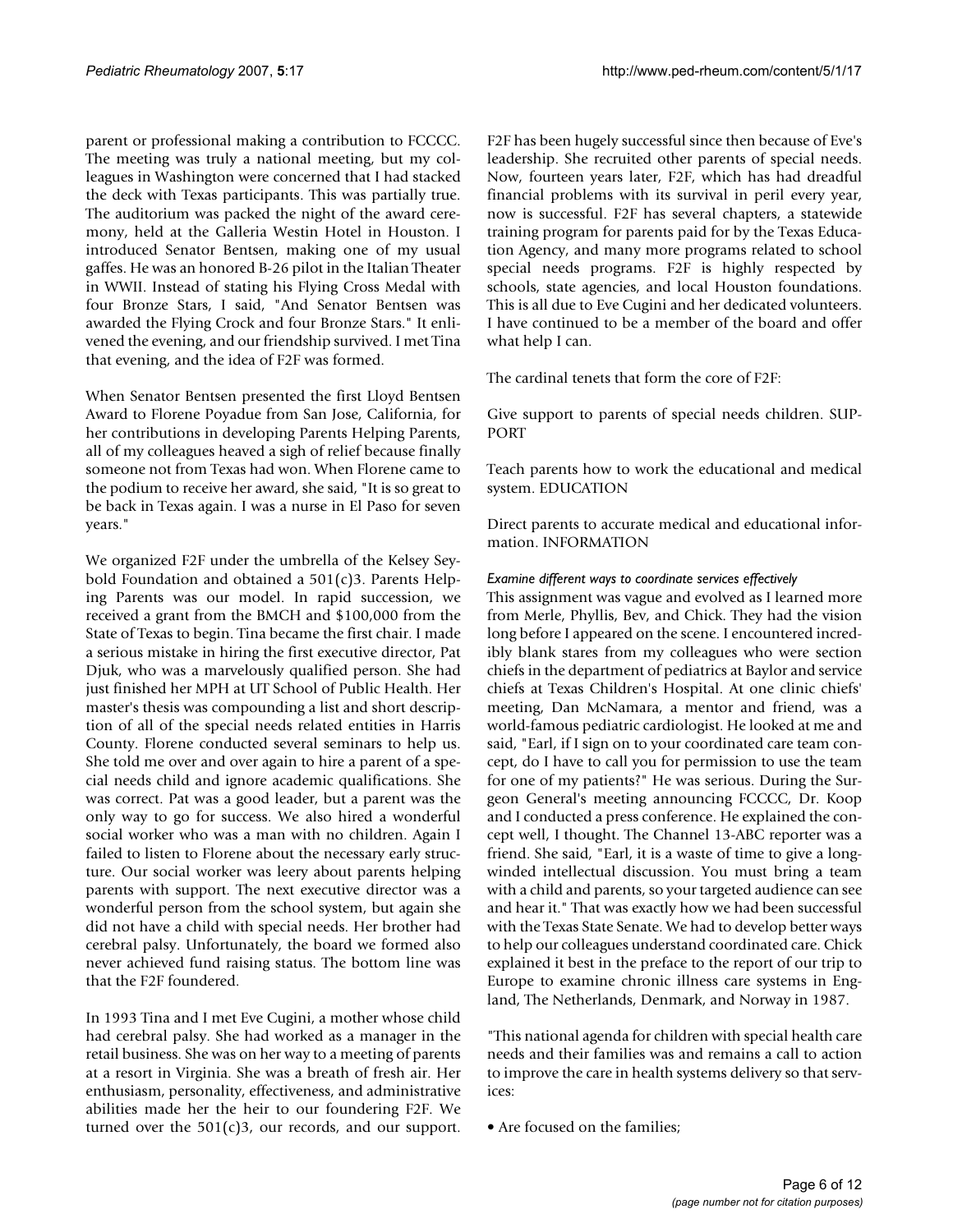- Are provided as close to the child's home as possible;
- Are coordinated to ensure accessibility and responsiveness
- And are adequately financed."

The imprimatur of the Surgeon General of the USA was a great door opener for our trip. The health authorities of the each country planned incredible trips to learn and see the best ideas and services. Our conclusions were published in Family-Centered, Community-Based Care: A European Perspective: Georgetown University Child Development Center Publication;1989. [2] [Figure 1]

Health policy: The most striking and important observation made by our group was the ability of the people in the Netherlands to join together in 1986 to forge a national health policy that continued the principles of the private insurance funding with a partnership with government yet maintained private control of the system. Funding was provided by insurance for virtually all people with only 16 percent contributed by the government. Selection by the patient of both the physician and hospital was maintained assuring freedom of choice by the individual. The nation prior to 1986 spent over 11 percent of its gross national product on health with yearly-uncontrolled growth. This was reduced to 8 percent. While the Netherlands is indeed a small country compared to the United States, both in size, ethnic and cultural diversity, and population, the principles still apply.



### **Figure 1**

Surgeon General's Conference, 1988, Washington, DC. L R C. Everett Koop, Surgeon General, Merle McPherson, BMCH, Kids-On-The-Block puppet of Dr. Koop, Earl Brewer, and Phyllis Magrab, Georgetown University.

It is clear that we in the United States could profit from the Netherlands experience and models set forth by the Netherlands and work towards a similar goal to enable our country to assure not only basic health care but also exceptional expense health care for all of our citizens. We also can strive to better address deficient services, control costs more efficiently, and realistically consider the needs of patients rather than the perceived needs of providers.

### *Family Centered coordinated Services*

In each of the countries visited, our group came away with a sense of how families were supported through the challenge of raising a child with special health care needs. In England, the home visitor program seemed to be a strong force in facilitating coordination and providing continuity of services, particularly for the infant and toddler age group. This program was felt by the medical leaders in England to be the single most unifying structure present. The !ionic Start program in England with parent befrienders seemed also to be a worthy program for consideration.

Of particular note in Norway is the Frambu Center that brings together families with specific special needs for one to two weeks in a camp setting for the purpose of parents meeting parents, children meeting children, health professionals reviewing the family's long term care plan and planning changes with the family. For a few, but not all groups it is possible to implement the new plan by sending a report to the community and by making telephone contact with various local health professionals to assure successful accomplishments of the task. Also the Norwegian concept of a contact nurse who is sent to the family's hometown to facilitate hospital discharge care plans is a concept that seems sound and should be evaluated in selected tertiary care centers in this country. Throughout our trip we were impressed by the concern for families and the variety of opportunities the countries had created. Public and private philanthropy often joined together to make things work. As in the United States, there is the increasing recognition of the role of the family in health care and the importance of parent-professional partnerships.

A number of projects came from this trip. The Frambu camp in Norway blew me away with its simplicity and effectiveness for a small country with a large rural population. The camp was sequestered in the hills near Oslo and was idyllic. Children with a serious chronic illness and their siblings and parents went to Frambu with other families for a week. A different chronic illness was covered each week. Specialists and appropriate health professionals also came. There were probably five or more families at the camp. The professional examined the child and family to assess what medical, school, and social needs were needed. The family and team then agreed on a treat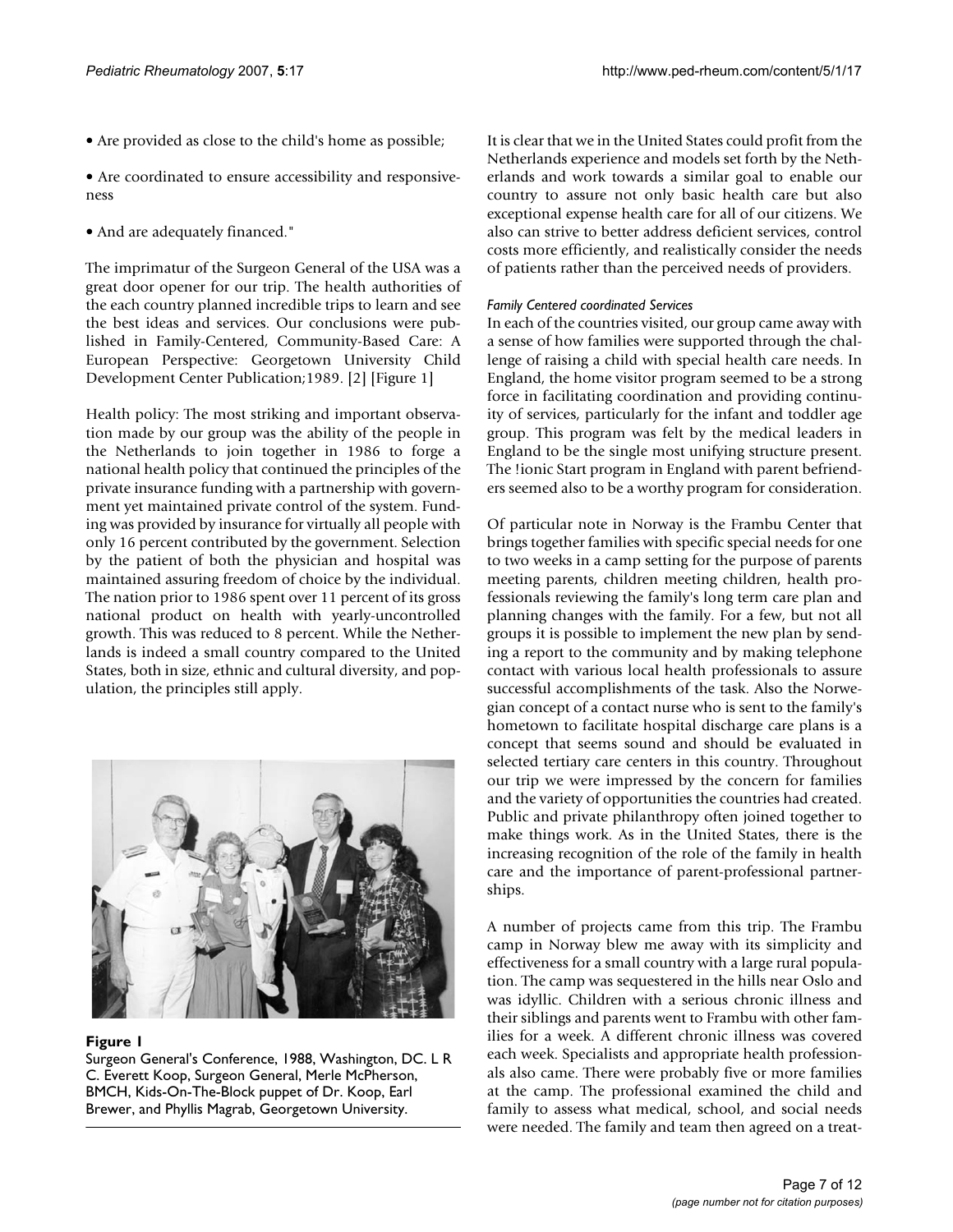ment plan. There was a lot of interchange among the families and staff. After leaving the camp, a nurse practitioner went with the family to their hometown and met with the local physician, school, physical therapy, and whatever needs there were. She followed up in a month or so. They had excellent data to show how much improvement occurred with this form of FCCCC.

I was able to interest a group in Salt Lake City who cared for children with chronic respiratory illness in this concept. They instituted such a camp in the Wasatch Mountains. The last contact I had with them, the camp was continuing. The outcome of this kind of effort was that more and more pediatric chronic illness centers established camps for kids but not their parents. Pediatric rheumatologists led the way with these camps for several reasons. The pediatric rheumatology team could go to the camp and provide expertise and fun. Regular camps would not accept children with special needs because of worries about liability and special equipment that might be necessary.

A second project patterned after the Frambu camp was started by Jim Bomar and his wife. Jim was a prominent attorney and politician in Texas and lived in Temple. He was a deeply religious man and dedicated 1200 acres or so to the Peaceable Kingdom Retreat. We arranged with the Scott and White Clinic in Temple and with the Texas A&M medical group to send children to the camp. We later tried to enlist clinics in Austin and San Antonio. Success was spotty. The turf problems and lack of understanding of FCCCC were incredible. Team coordinated care was so clear to me, but not to others. Paying for it always dealt a fatal blow. The camp is now run by his daughter and son and seems to be flourishing.

In Houston a Camp-For-All was done by dedicated parents and physicians at the Texas Children's Hospital and is flourishing, as are camps all over the country.

### *VIII Rheumatology Section AAP 1981*

Dr. Gerald Hughes was executive director of the AAP in the late 1970s. Dr. Betty Lowe, Professor of Pediatrics, at the University of Arkansas, was on the board of the AAP and interested in pediatric rheumatology. She spent time with us in Houston in the early 1970s. Betty had been a resident at the Children's hospital in Boston a few years after I was there. Both Jerry and Betty were supportive of establishing a rheumatology section of the Academy. Both were essential in shepherding the application to acceptance. The first meeting of the new section was on the occasion of the fiftieth anniversary of the AAP in Detroit, Michigan in 1980.

Interested members of the Academy held an election for the membership of the section committee. The original committee members were Balu Athrea, Jack Bass, Virgil Hanson, Jerry Jacobs, and Carol Lindsley and myself. An election was held for the first chair. I was elected chair.

We were successful in our quest with the AAP. Everyone wanted to increase the knowledge of pediatricians in general, as well as provide a home to the developing field of pediatric rheumatology. We were included prominently in the programs of the Academy including the annual, spring, and seminar meetings at different locations in the country.

I was elected to be secretary of the Sections Committee and a member of the Drug Committee of the Academy. Thus, we made a major breakthrough of acceptance for pediatric rheumatology. This breakthrough came with a double-edged sword. Within a year I was summoned to the Board of Directors of the American Rheumatism Association to explain why we were breaking away from the ARA. I explained that we were simply expanding our horizons to increase knowledge of general pediatricians. Jerry Rodman of Pittsburgh, a legend of rheumatology, looked at me with a woeful expression and lamented that we were the lost sheep and needed to come home. Dan McCarty wrote an editorial in A & R journal and lamented that the prepubertal panthers had jumped the corral fence and should come home. A few years later, Dan and I spoke at the annual UCLA seminar at the Annenberg Center in Palm Springs. I prepared slides of prepubertal panthers jumping back into the corral.

The AAP Rheumatology Section has survived and sponsored two Park City meetings. The membership has not flourished as one might hope, but both the ACR pediatric council and the AAP Rheumatology Section work together with a collegial spirit.

I feel honored that Academy created the annual Earl Brewer Travel Award to honor a pediatric rheumatology fellow for outstanding research. It is so important to promote the younger physicians coming along in our field. The initial recipients all have successful academic careers.

#### *IX AJAO 1980*

The American Juvenile Arthritis Organization of the Arthritis Foundation (AJAO) held its first meeting in 1981. The initial group: Arlene Johnson, president, Ohio; Richard Weaver, vice president, California; Janna Zeltwanger, secretary, Indiana; members: Barbara Barrett, Washington; Jim Cassidy, Dawn Hafeli, Michigan; Joseph Levinson, Art Choate, Ohio; and Al Moske, Virginia.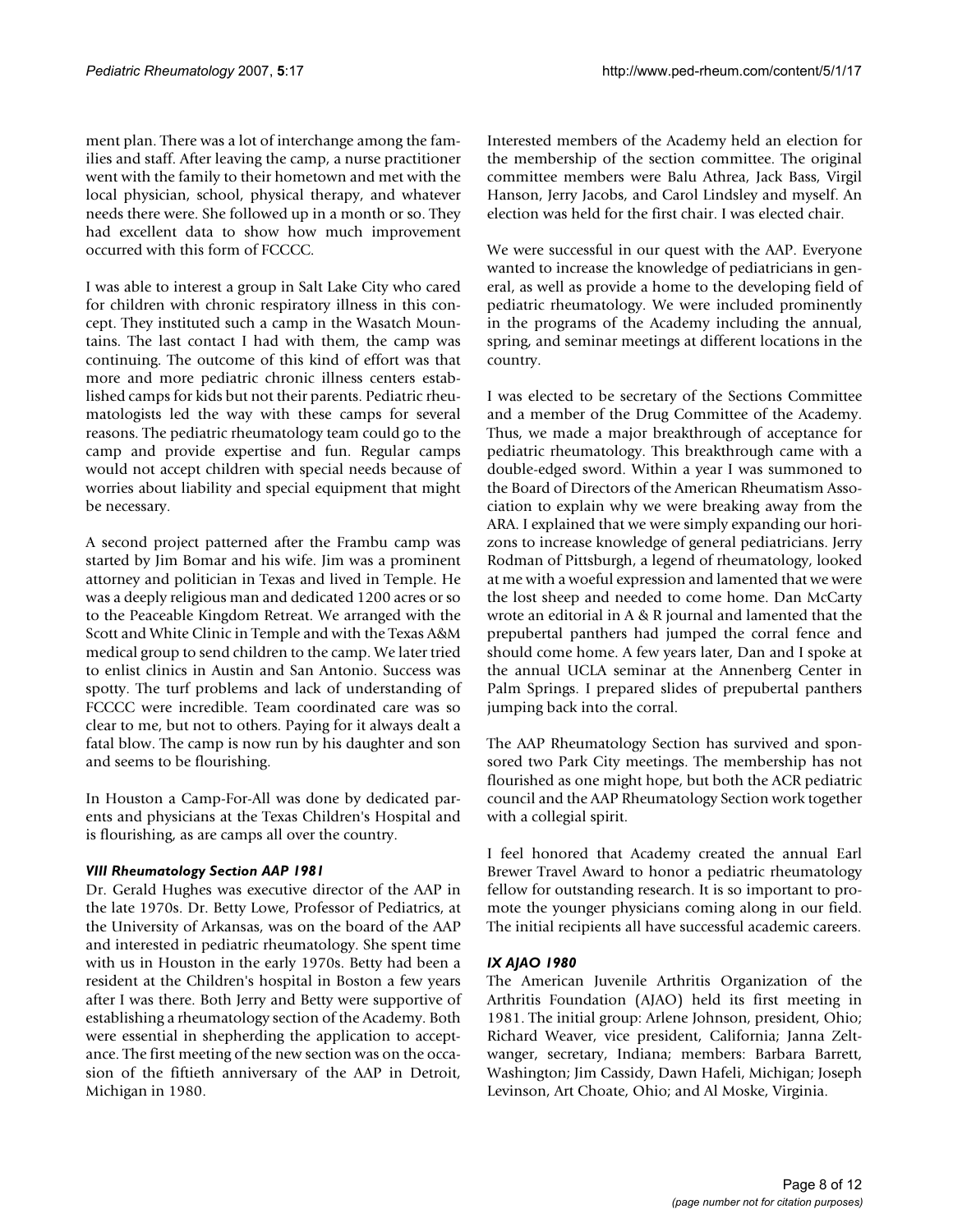The AF was not supportive during these times, but the parents wanted the needs of children and their families to be heard. An immediate project was the proposed Juvenile Arthritis Centers to be sponsored by the AF. I had spoken to this issue at the AF Government Affairs Committee.

The group organized itself with appropriate committees and by-laws. Kathy Angel, a Houston parent of Elizabeth who had systemic JRA, and I met with the board in 1983 and 1984. We proposed a national meeting and visited the mountain resort of Keystone, Colorado, as a possible site. The national AF staff believed that we could not possibly pull off a meeting by the summer of 1984 in Keystone. Kathy was a singleminded mother with a cause. She was also able, effective, and smart. Kathy created a command center in Houston and engineered video coverage, special help for the children, and handled the myriad of details necessary for such a meeting.

The big week came, and it was truly a landmark meeting for the cause of children with arthritis. The children were elated and had a great time. They met other children with arthritis for the first time in many cases. One child from Australia came in a wheel chair. A few years later he came to an AJAO meeting walking. We had several days of talks and seminars. The meeting was indeed an epiphany.

From this seminal meeting, the AJAO found its place in the heart of the Arthritis Foundation and pediatric rheumatology. Today it remains an even more important part of the AF. I was pleased when the annual Earl Brewer Award was created in 1989 to honor outstanding achievement by a health professional.

### *X Pediatric Rheumatology Board 1980–1990*

I formerly applied to the American Board of Pediatrics in 1980 to ask them to create a sub-board of pediatric rheumatology. The application created a resounding thud. The lack of response was monumental. There was no reply essentially. Several colleagues, in particular Jane Schaller and Jack Miller, felt that there was not a sufficient body of knowledge to justify a board. Immunologists wanted to claim the children with arthritis. In the mid-1980s, Jim Cassidy, Patience White, and Deborah Kredich mounted a massive effort to gain acceptance of the application. Finally in 1990, Dr. Robert Brownlee, President of the American Board of Pediatrics, and I went to the annual meeting of the American Board of Medical Specialties for approval of pediatric rheumatology as a sub-board. Dr. Brownlee and I waited with great trepidation for our turn with the board. We listened with sinking hearts as the board members skewered the preceding applicants for emergency medicine and intensive care. Their applications were tabled for that year.

When Dr. Brownlee and I came to the table before the board, we braced ourselves for an inquisition. We had practiced responses of course, but we were nervous. The chair greeted us with a smile and said, "Welcome." That was a good start. He then told us that the board had carefully studied the written material, and they were pleased with the application. We were breathing a little easier but were waiting for the other shoe to drop.

The chairman said, " Welcome to the ABMS group of approved subspecialties." This was the last item on my list of projects to complete. My journey in pediatric rheumatology was over.

#### *XI Postdoctoral training programs*

It seems appropriate to discuss postdoctoral training at the end of my journey. At the beginning of our quest to develop pediatric rheumatology, the thought of replicating our knowledge and training others was not an item of immediate concern. We spent time with adult rheumatologists, and indeed, several members were adult rheumatologists. The members of the initial collegial group were basically clinicians with a smattering of laboratory skills and training. Eventually, more basic research skills were required as well as more clinical research skills. Observational and scientific clinical research was necessary at the beginning from the 1950s to the middle 1970s. Toward the end of the 1970s, programs began to add fellows for training.

Funding for our program began as a trade-off bargain with the administrator of the hospital, Newell France. The year was 1976. I was asked to be the president of the medical staff at Texas Children's Hospital. All of the many programs already discussed for pediatric rheumatology were bouncing in the air at the same time. The last thing that I needed was to be president of the staff for a year – in particular the coming year, 1977–78. Dr. Blattner, my chairman and mentor, was retiring. He and I had shared office space for fourteen years. A new chairman of pediatrics would be selected. The Denver children's Hospital had almost disintegrated with their change-of-command a year or so earlier. I represented so many facets of the hospital and practicing medical community that Newell and the staff felt that I could maneuver the changing-of-theguard better. I still did not want to do it at the possible expense of other projects. Then Newell hit me where I was totally vulnerable. He said that if I would be president, he would fund two pediatric rheumatology fellows per year – An offer I could not refuse. The year of retirement and changing-of-the-guard was indeed tumultuous but successful. Dr. Blattner retired and Dr. Ralph Feigin was selected as the new Chair and Physician-in-Chief. To his credit, he never reneged on the deal, even though he didn't make it.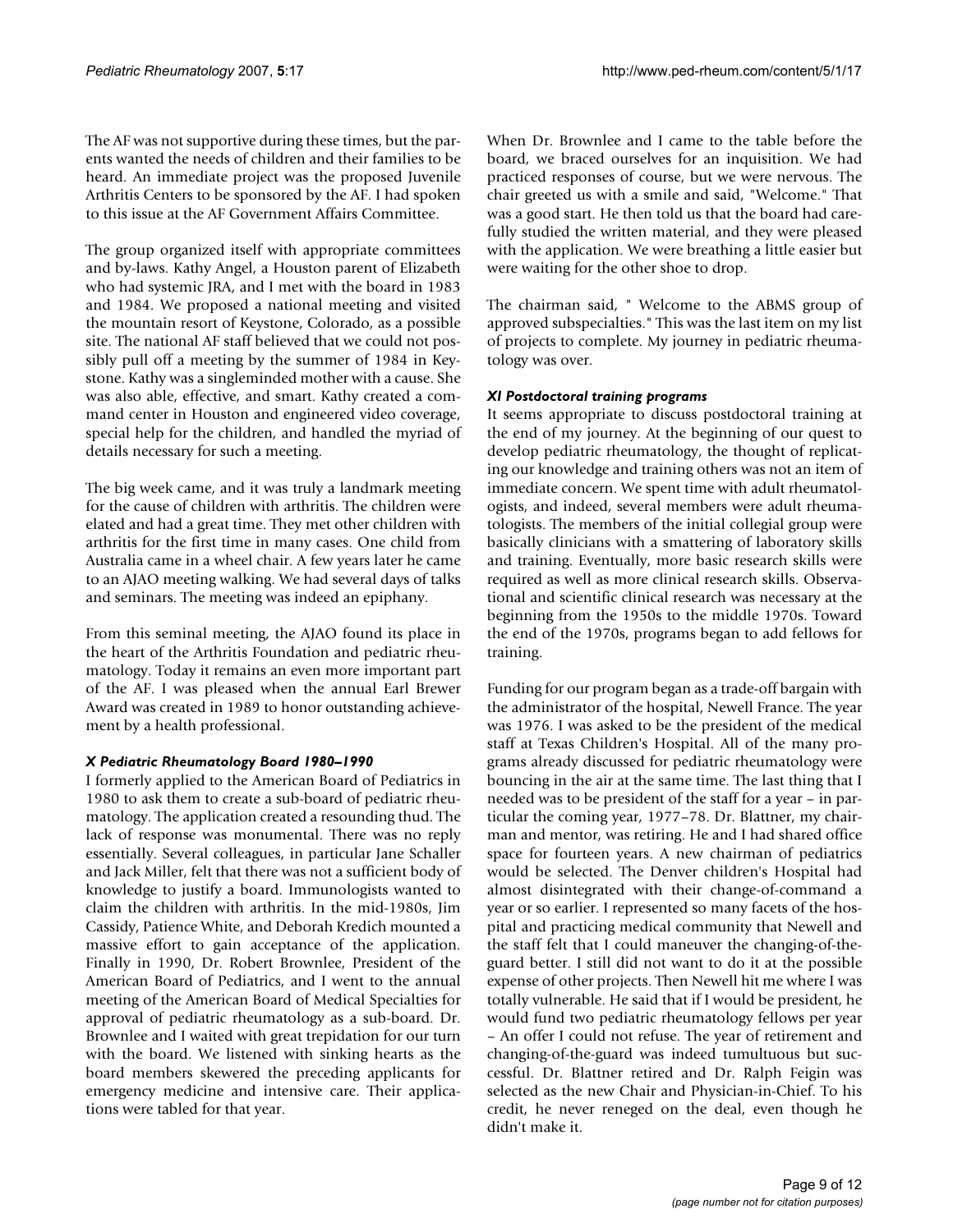Rob Nickeson was the first fellow added at TCH/Baylor. Rob was a graduate of Yale University and Pittsburgh Medical School with pediatric training at Pittsburgh. He was incredibly bright. His boundless and irresistible energy were apparent when he entered the room. Rob did not just walk into the room; he burst into the room. His reddish hair and beard, darting eyes behind rimmed glasses, and his breathless, " What's going on?" let us know that Rob was here. His speech was rapid and clipped. He was as close to hyperactivity as one could be. He sang in an acappella choir at a Methodist Church and worked with disadvantaged youth. We were able to channel his incredible energy into seven research projects while he was a fellow along with his clinical duties. He went to the University of Oklahoma as the first pediatric rheumatologist for several years and started an outreach clinic in Tulsa. Later he and his wife, Nadine, moved to Florida. He is now in charge of the pediatric rheumatology program at the University of South Florida.

Karyl Barron was equally bright, a Phi Beta Kappa at the University of Miami and an AOA at Emory Medical School. She did her pediatrics residency at Emory. In the same way that Rob was hyperactive physically, Karyl was hyperactive mentally. It's always challenging to direct someone brighter than you are, but I tried. Karyl absorbed knowledge like a sponge and quickly mastered clinical material and learned new laboratory research skills at the same time. She later spent time in Allergy and Immunology. Karyl, married with children, now is Deputy Director of NIAID (National Institutes Allergy and Infectious Diseases) in Bethesda. She is a leader and a great pediatric rheumatologist.

Andrew Wilking was a graduate of Harvard College and Columbia Medical School. He did his pediatric training at Columbia. He was at least six feet five inches tall and skinny as a beanpole. His curly hair flopped over his forehead, and the twinkle in his eye behind large glasses and a wonderfully reserved smile made him like a favorite next-door-neighbor. He was married to Marilyn, an AOA at Columbia and a leader of the outpatient department. She came to Houston willingly and worked as a pediatrician in Dr. Frank Hill's pediatric group. They were a great couple. Andrew's mother was a prominent pediatric psychoanalyst in New York City, and his father was chief-ofstaff at St. Luke's Hospital in New York City.

Andrew and I went head-to-head soon after he arrived. He had a very good idea that we should have Saturday morning teaching rounds for the entire morning. The idea was wonderful, but that is not how we structured the time schedule of the program. In addition, I asked each fellow to select several research projects to perform during fellowship. We worked together to select the projects.

Andrew told me that he was only going to teach and take care of patients in his career. We were at a stand off during his entire fellowship.

Andrew has done precisely that in his successful career. He has been honored for his teaching skills at Baylor where he remains on the faculty. There is even a master's degree program designed by him that is offered by Baylor. He also bought into the idea of outreach clinics and continues to travel to several cities and towns in Texas. We are now good friends.

Daniel Lovell waited a year working in an emergency room in Kansas City before we had an opening for a fellowship. Dan was a low-key, extremely bright doctor with a droll sense of humor and a workaholic temperament. He was slight-of-build with reddish hair and beard. He and his wife, Anne, hated Houston from the time they arrived until they left. They came because Dan liked our program. Ed, Dan, and I bonded immediately and remain in touch to this day. After Dan came for his interview, it is a wonder that he accepted our offer. I took him to a contentious meeting of the local AF chapter where an adult rheumatologist explained to me that I should tell Judge Hofheinz, owner of the baseball team, the Astrodome, and Astroworld, that his kind offer of a benefit for our pediatric program should be refused and held instead for the adult arthritis program. I explained to the adult rheumatologist that his request was not going to happen. Dan and I had several old-fashioneds to provide the restraint necessary.

Dan conducted several research projects, which were duly published. In addition, he completed his MPH at the University of Texas School of Public Health. Dan went to Cincinnati from Houston, and I asked the PRCSG to elect him chair on the occasion of my retirement in 1990. He and Ed have taken the PRCSG to heights I never imagined. He is now Professor of Pediatrics and the Joseph E. Levinson Chair of Pediatric Rheumatology, as well as chair of PRCSG and a host of other successful activities.

Mary Moore was from the Pennsylvania area and was a shy, low-key, warm, friendly, quiet lady. Her large eyes focused intently on you, and she listened carefully to what you said. Mary was very bright and was an observer of life. She was an excellent physician. When she gave an important research paper on heart block in neonatal lupus to a combined group of neonatologists, cardiologists, and rheumatologists at TCH she explained to the group that she felt at ease sitting rather than standing at the podium.

Mary had a practical Midwesterner's approach to life. One time I remonstrated with an older patient who had graduated from college and still lived at home. I thought that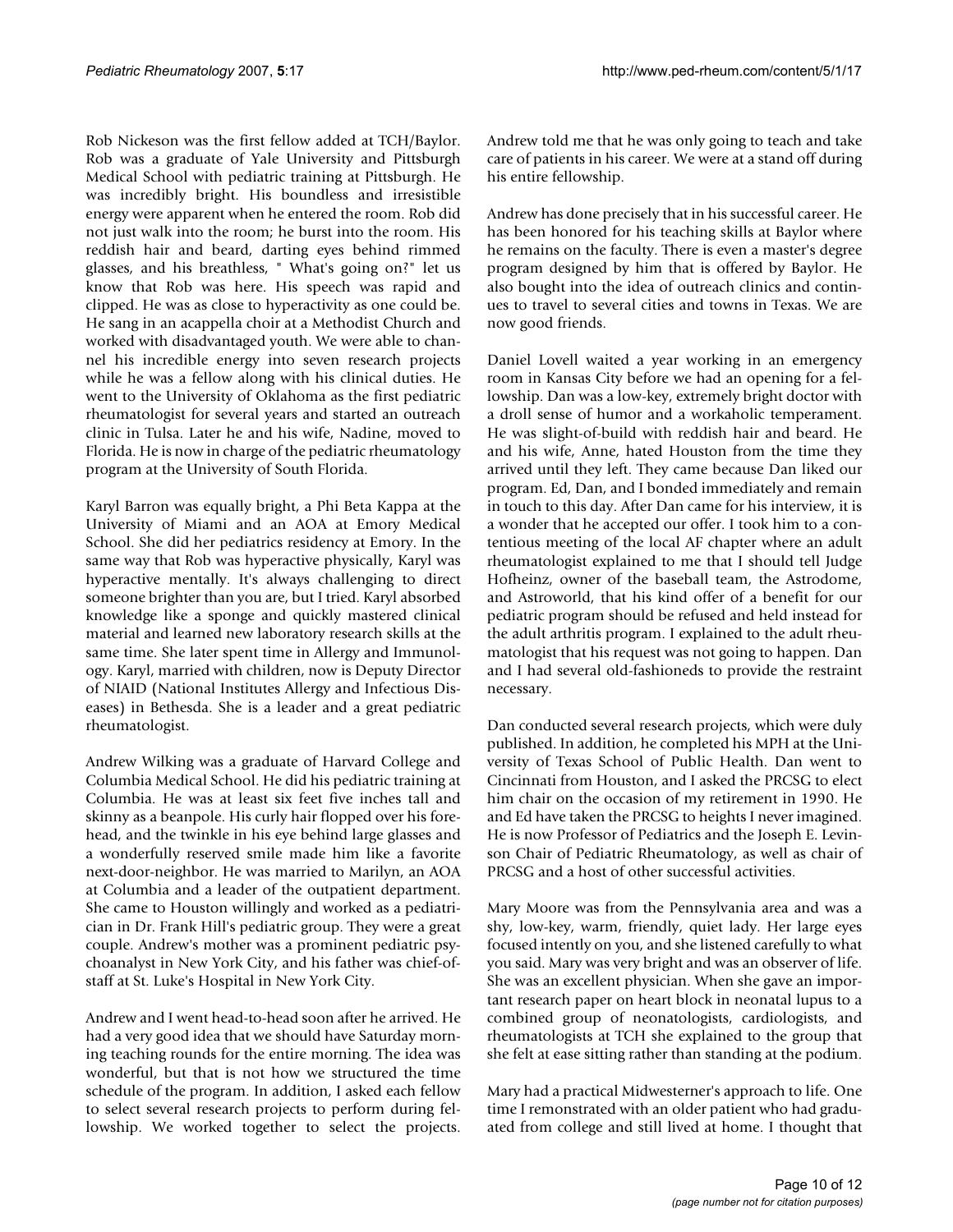young people should begin their new adventures in life in their own digs. Mary said, "In my upbringing girls stay at home until they are married." Carmen De Cunto chimed in with an equal blast. I was more careful after that about inserting my own bias.

Mary moved to the University of Iowa and is now in Michigan in a clinic at Michigan State Medical School.

Xiaohu He provided my first opportunity to pick a fellow from overseas. What an adventure! Professor Jiang Zaifang, Director of the Research Institute in Beijing, China, spent a year (1982) at TCH observing and noting what skills and knowledge would be useful to China. She decided that pediatric rheumatology was one of the unmet needs. There is a great deal of lupus in China. In 1983 I received an invitation to be a guest of the People's Republic for three weeks; furthermore I could bring a group with me. The ostensible purpose was a medical cultural exchange. The real reason was for Professor Ziang and me to pick one of her pediatric faculty to come to Houston to train in pediatric rheumatology. Fourteen people went, including Ria. Our adventures are worthy of an entire article. The trip expanded my horizons beyond all belief. In brief, we gave a one-day seminar at the Beijing Children's Hospital. We were then given a two-week tour of the country in such places as Xian, Hangzhou, Shanghai, Guilin, Hong Kong, and other cities. Professor Ziang and I selected a senior pediatric nephrologist, Dr. Xiaohu He to come to Houston for three years and train as a pediatric rheumatologist.

Xiaohu was in her forties, extremely bright, and effective. She was small in stature and slim. Her ready smile and hard work endeared her to everyone. She had a ten-yearold son. Her husband was an executive in the mining industry. Typical of the Communist system of that era, her husband and son were required to stay in Beijing for the three years. It was very hard on Xiaohu. She worked successfully on several clinical research projects with Ed Giannini and others in our group. When Xiaohu came to Houston, I found quarters for her at Favro Hall, the nurses' dorm in the Texas Medical Center. It was only a block or less from TCH. She ate in the nurses' cafeteria. Within a few months her weight was noticeable increased. In Beijing she had bicycled 11 miles daily to and from work. The starchy diet of the dorm was the culprit. She was a leader in the Chinese scholar community in Houston. There were many scholars at the time, and the Chinese consul always asked her to mediate problems with the other scholars. I only had funding for two fellows from the hospital. I turned to my friend Fox Benton, a highly successful oilman, for help. We went to Ambassador Kenneth Franzeim for his help for one year. Foxy paid for the other two years.

When Xiaohu returned to Beijing, she developed the cause of pediatric rheumatology beyond my wildest dreams. She established at least 15 pediatric rheumatology clinics in China. Xiaohu was recently President of the Chinese Pediatric Society. I hear from her yearly and hope to visit her again.

Carmen De Cunto provided my next foray into foreign fellows. My plan was to take fellows who had a definite place to which they would return when finished with their fellowship. A physician in Zurich referred Antonio Aranda. Antonio and his family lived in Buenos Aires. Antonio had severe polyarticular JRA and wheelchair-bound with severe and constant pain. We admitted him to the hospital for two weeks or so. Our program already discussed was amazingly helpful. He came to the hospital in a wheel chair and walked out. His parents, Jose and Mimi Aranda, and I became fast friends to this day. They gave much of the funds spent on the first AJAO meeting in Keystone, Colorado.

Jose was the publisher of the largest Spanish language newspaper in the world, The Clarin, in Buenos Aires. The Arandas came to Houston monthly for several years. Jose decided that Buenos Aires needed a pediatric rheumatologist. So, Ria and I visited there several times over the next several months and selected Dr. Carmen De Cunto to come to Houston for pediatric rheumatology training for three years. She was married to a nice young man who was an engineer and spoke no English. We arranged for him to pursue a master's degree at the University of Houston. The Arandas paid Carmen's expenses and salary. After finishing her training, she returned to Buenos Aires to the Italiano Hospital and has become a leading pediatric rheumatologist in South America and Argentina.

Carmen was interested in streptococcal disease and post streptococcal reactive arthritis and wrote more than one paper with the cardiology section at TCH.

Abraham Gedalia came to us from Be'er Sheva, Israel. He spent six months with John Baum at Rochester, New York before joining us for two years. Avi was older than the younger fellows and had been in practice in Be'er Sheva for several years. He was one of best clinicians whom I have known. He also was soft-spoken and soft-mannered. His face could have been a Norman Rockwell portrait. His visage spoke compassion and kindness. With his deeply lined, olive-complexioned face, he could calm the most upset child with a soothing hand and voice. Avi focused on hypermobility and arthritis in children and did an epidemiologic study at the Awty private school. This study and other papers were published later.